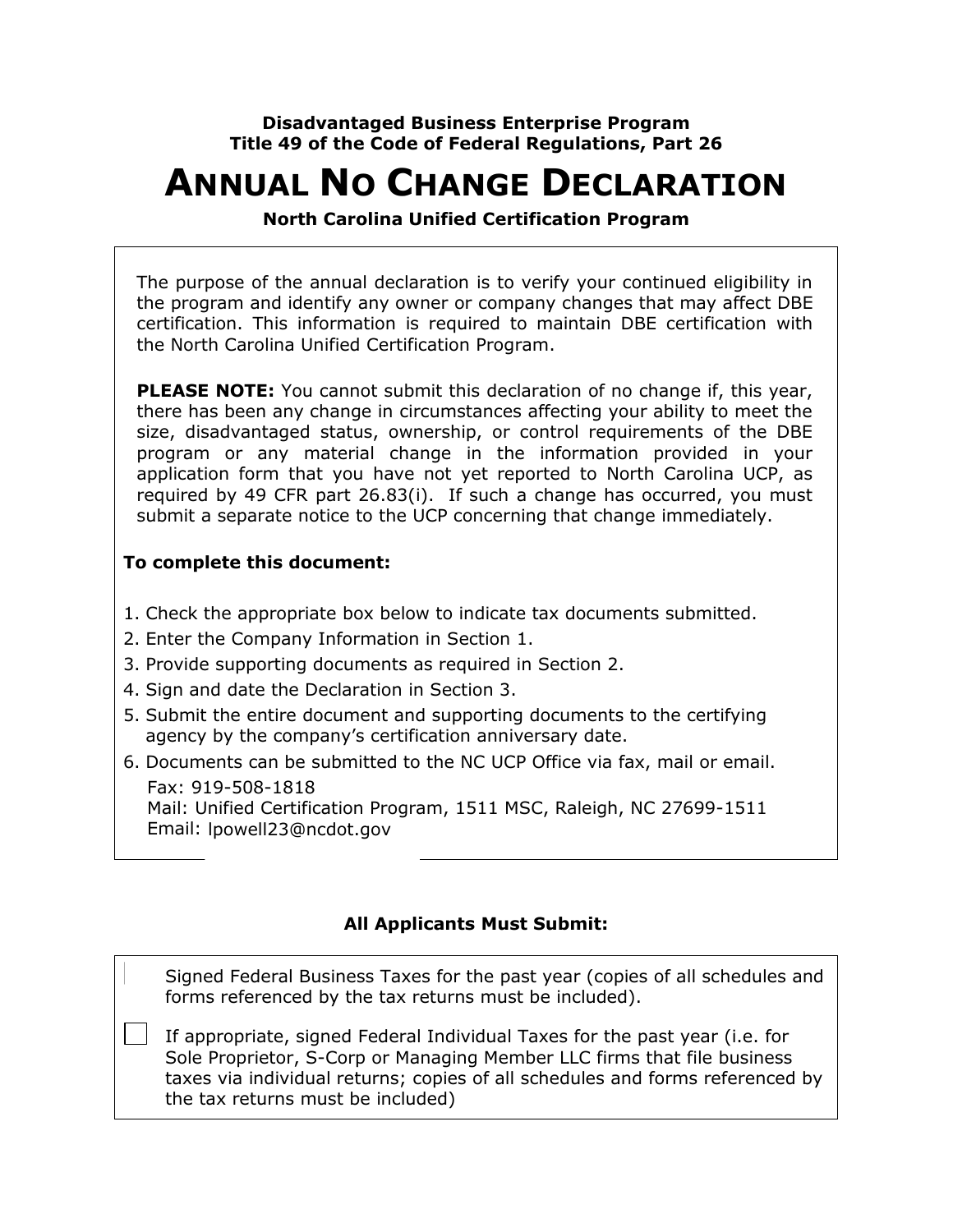### **SECTION 1: COMPANY INFORMATION**

| 1. Legal name of business:                                                          |                       | 2. Contact Person:  |                      |      |
|-------------------------------------------------------------------------------------|-----------------------|---------------------|----------------------|------|
|                                                                                     |                       |                     |                      |      |
| 3. Website (if have one):                                                           |                       | 4. Federal tax ID:  |                      |      |
|                                                                                     |                       |                     |                      |      |
| 5. Company phone $#$ :                                                              | 6. Mobile phone $#$ : |                     | 7. Company fax $#$ : |      |
|                                                                                     |                       |                     |                      |      |
| 8. E-mail address:                                                                  |                       | 9. County (NC only) |                      |      |
|                                                                                     |                       |                     |                      |      |
| 10. Street address of company<br>(no P.O. box):                                     | City:                 | State:              | Zip:                 |      |
|                                                                                     |                       |                     |                      |      |
| 11. Mailing address of company<br>City:<br>(if different):                          |                       |                     | State:               | Zip: |
|                                                                                     |                       |                     |                      |      |
| 12. List Owners & Ownership Percentages<br>(include additional pages if necessary): |                       |                     |                      |      |
|                                                                                     |                       |                     |                      |      |
|                                                                                     |                       |                     |                      |      |

## **SECTION 2: SUPPORTING DOCUMENTS**

**In order to complete your annual declaration for continued DBE certification, you must attach copies of following documents as they apply to you and your company.**

**Send individual taxes ONLY if your firm is a Sole Proprietor or Managing Member LLC otherwise you will need to submit Federal business tax returns.**

**Federal business tax returns for affiliate businesses are also required on an annual basis.**